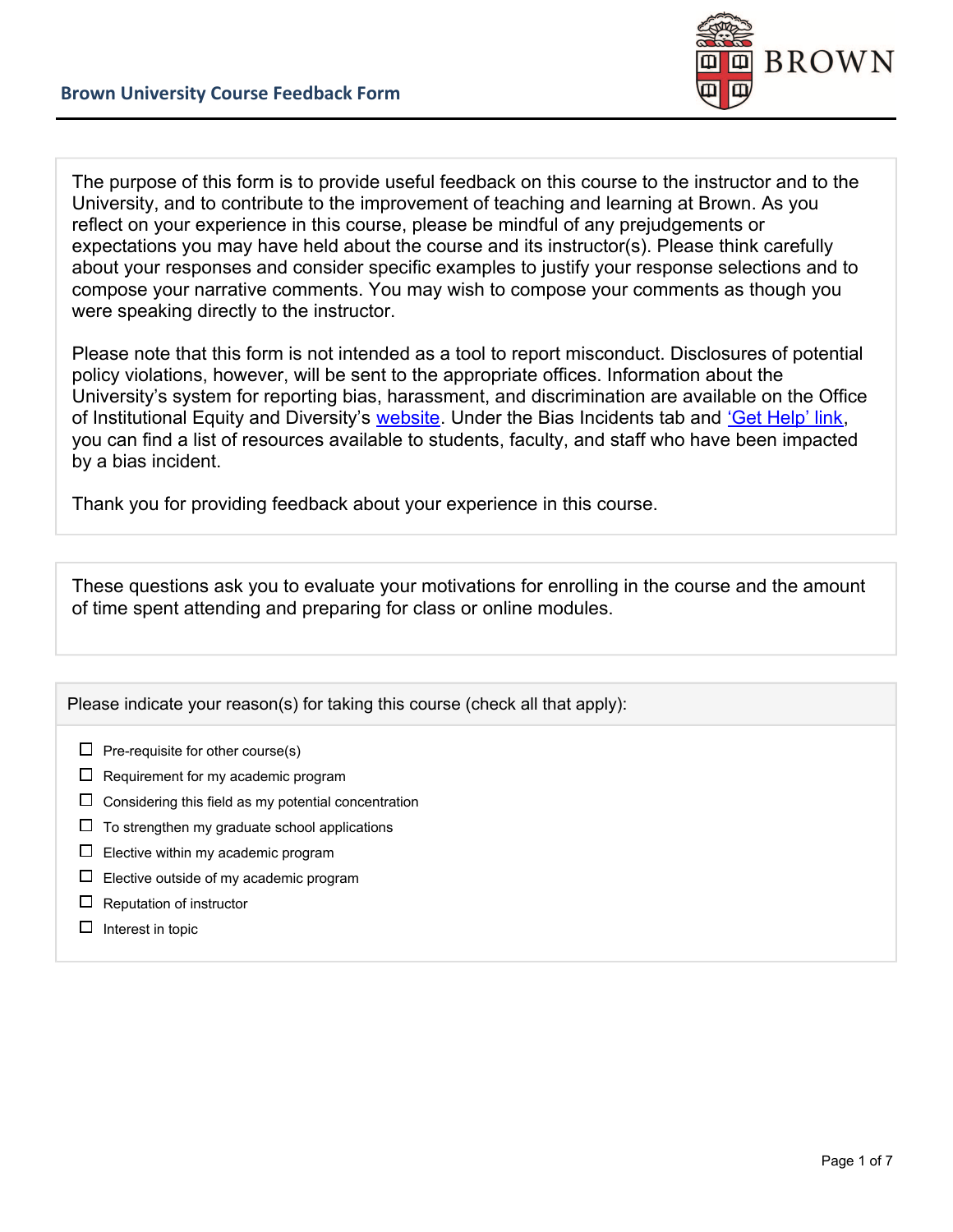Please indicate how often you attended class or for an online course how often you completed modules or other online activities on schedule.

- Always
- Frequently
- About half of the time
- Less than half of the time

What proportion of class preparation and assignments (e.g. reading; daily homework; papers; problem sets) did you complete?

- O Some optional tasks in addition to everything that was required
- Everything that was required
- O Most of what was required
- About half of what was required
- Less than half of what was required

On average, how many hours per week were spent on this course excluding regularly scheduled class time?

- O More than 16 hours per week
- $O$  13 16 hours per week
- $O \ 9 12$  hours per week
- $O$  5 8 hours per week
- $O$  1 4 hours per week
- Less than 1 hour per week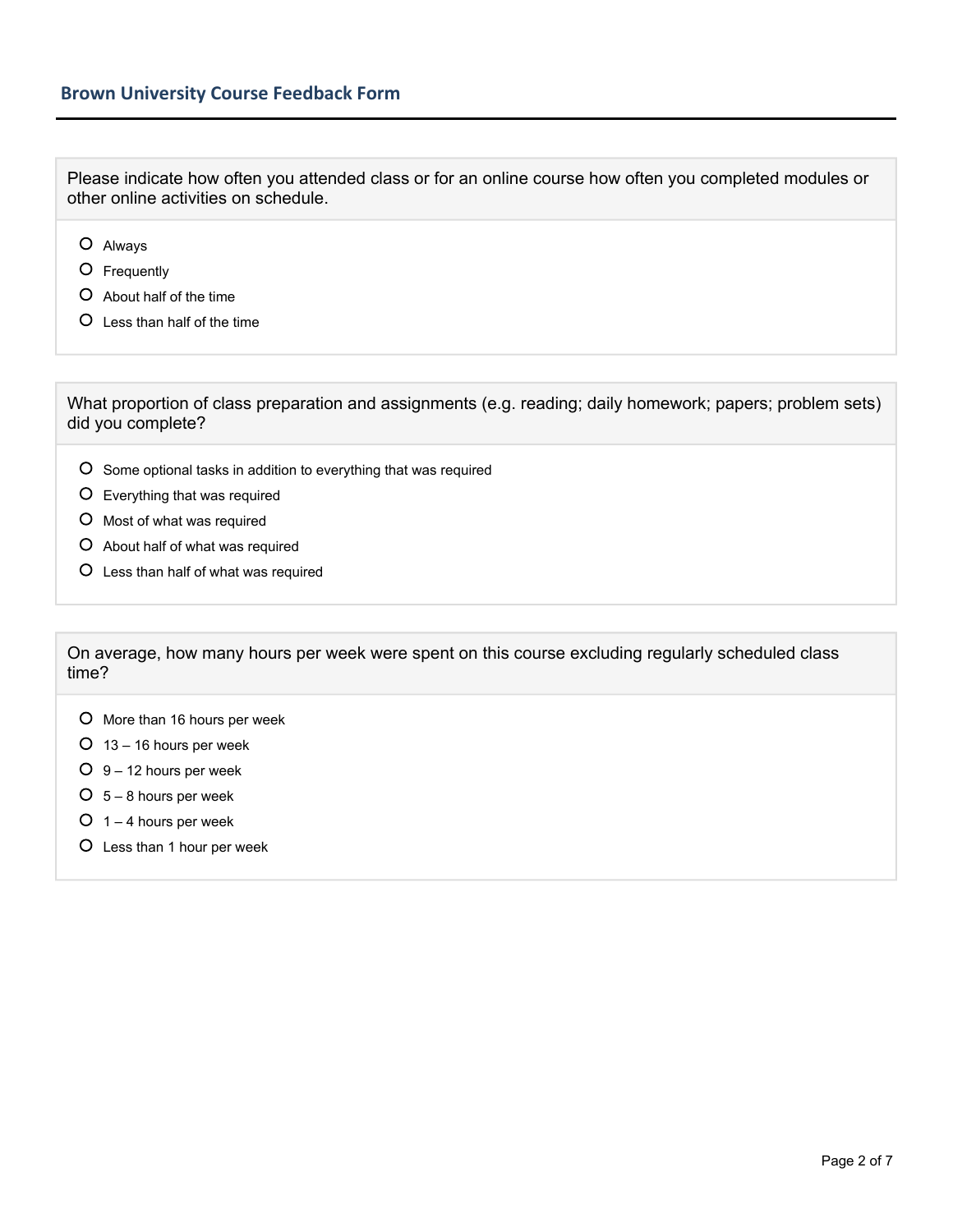Reflecting on your efforts, to what extent do you agree with the statement: *I put in enough effort to learn from this course.*

- O Strongly Agree
- O Agree
- O Neither Agree nor Disagree
- O Disagree
- O Strongly Disagree

For the next set of questions about the course, reflect on your experience during class meetings or online modules. Please indicate the extent to which you agree with each of the following statements on a scale of "Strongly Agree" to "Strongly Disagree."

## This course: Strongly Agree Agree Neutral Disagree Strongly Disagree challenged me to develop new skills, ideas, concepts, or ways of thinking.  $\circ$  $\circ$  $\circ$  $\circ$  $\circ$ helped me develop a better understanding of the principles, theories, content, and/or facts in this area.  $\circ$  $\circ$  $\circ$  $\circ$  $\circ$ had assignments that helped me learn.  $\Omega$  $\Omega$  $\Omega$  $\Omega$  $\Omega$ Overall, I rate this course as effective.

Reflecting on your experiences with [InstructorName], please indicate the extent to which you agree with each of the following statements on a scale of "Strongly Agree" to "Strongly Disagree." Select N/A if you did not have the relevant experience or interactions with [InstructorName] to provide informed feedback (e.g., in a team-taught course).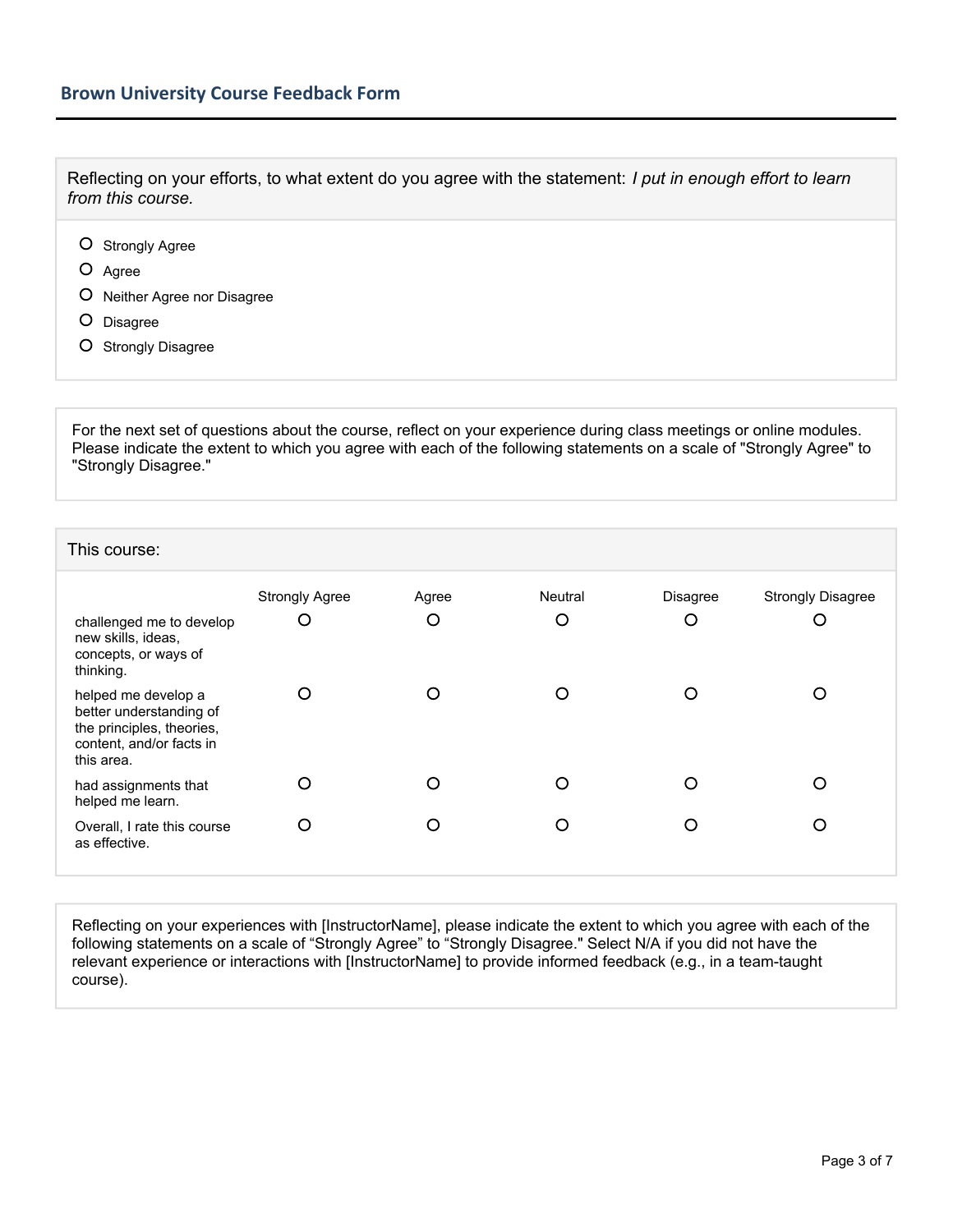## **Brown University Course Feedback Form**

| The instructor ([InstructorName]):                                                                                                                                                                                                                                |                       |         |                |          |                      |          |  |  |  |
|-------------------------------------------------------------------------------------------------------------------------------------------------------------------------------------------------------------------------------------------------------------------|-----------------------|---------|----------------|----------|----------------------|----------|--|--|--|
|                                                                                                                                                                                                                                                                   | <b>Strongly Agree</b> | Agree   | <b>Neutral</b> | Disagree | Strongly<br>Disagree | N/A      |  |  |  |
| was well prepared for<br>each class or online<br>module (e.g. lectures,<br>discussions, and/or in-<br>course activities were<br>well organized).                                                                                                                  | $\circ$               | $\circ$ | $\circ$        | $\circ$  | O                    | $\circ$  |  |  |  |
| effectively engaged<br>students in classes or<br>online modules (e.g.<br>elicited student interest in<br>the topic; encouraged<br>student participation; was<br>responsive to questions;<br>offered opportunities for<br>discussion in pairs or<br>small groups). | $\circ$               | O       | O              | $\circ$  | $\circ$              | O        |  |  |  |
| effectively engaged<br>students outside of<br>classes or online modules<br>(e.g. kept electronic<br>resources up-to-date;<br>was available during<br>office hours; was<br>responsive to requests to<br>meet).                                                     | $\circ$               | $\circ$ | $\circ$        | $\circ$  | O                    | $\circ$  |  |  |  |
| made course material<br>clear and understandable<br>(e.g. was effective in<br>explaining content).                                                                                                                                                                | $\circ$               | O       | O              | O        | O                    | $\Omega$ |  |  |  |
| Overall, I rate this<br>instructor as effective.                                                                                                                                                                                                                  | $\circ$               | O       | O              | O        | O                    | $\circ$  |  |  |  |

**Please take some time to reflect on each of the following questions and use the text box provided to write a response that best describes your thoughts.**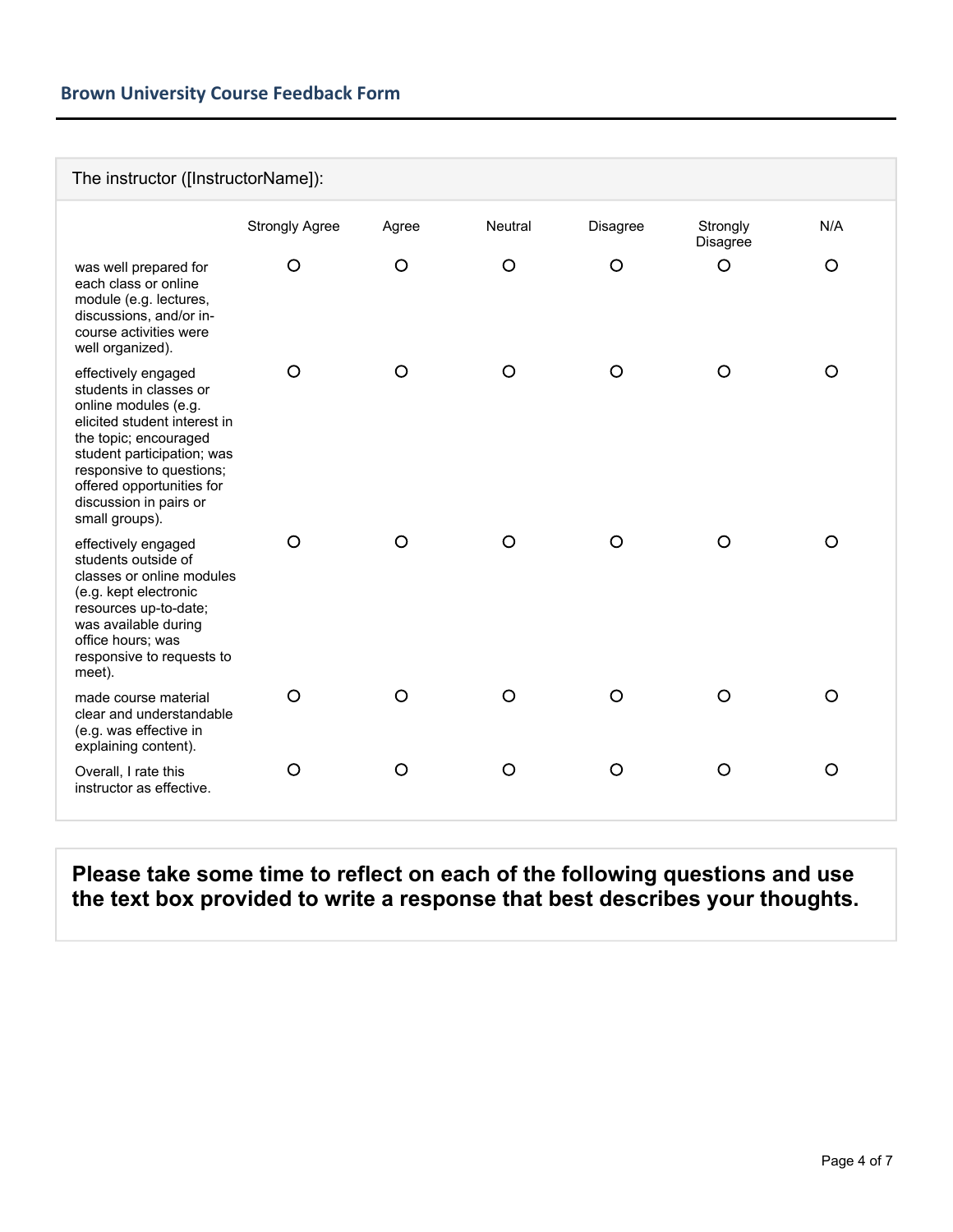Thinking about the overall course and its content, what has been particularly effective about [InstructorName]'s approach to teaching in the course?

Thinking about the overall course and its content, what specific recommendations would you have for [InstructorName] about changes that would enhance your learning?

In what ways did [InstructorName] communicate the expectations for academic integrity (e.g. sufficient citations of source material; clarity on collaboration policy; clarity on what constitutes plagiarism)? What additional steps could [InstructorName] have taken to communicate these expectations?

Did [InstructorName] foster an environment where all students - including yourself - were treated with respect and their questions and perspectives welcomed? How did the instructor accomplish this?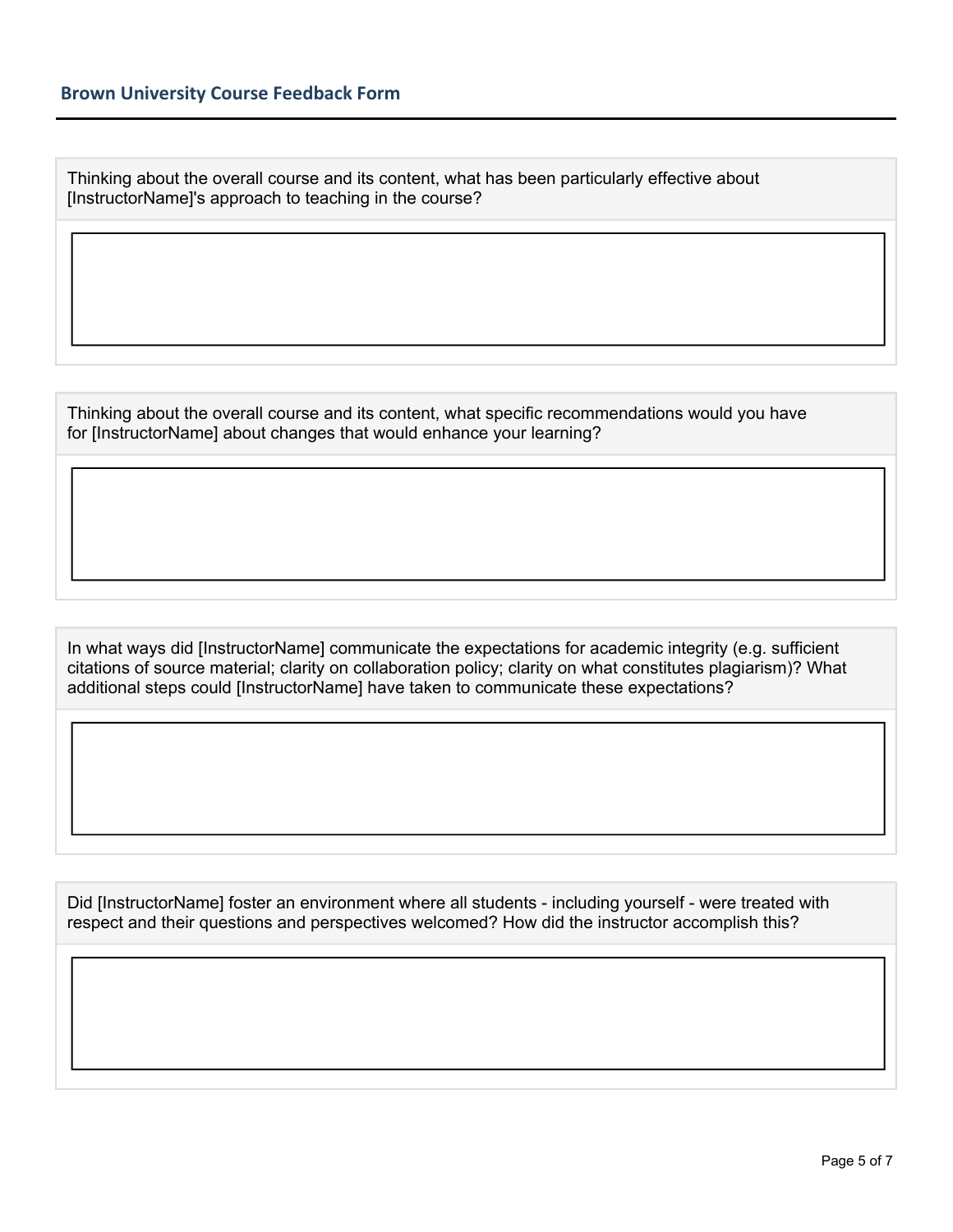What would you like to say about this course to a student who is considering taking it in the future?

Reflecting on your experiences with your teaching assistant, [TAName], in the following course contexts: class or online discussion sections, laboratory, field trips, recitation, tutoring or office hours, and/or course communications; please indicate your agreement with each of the following prompts on a scale of "Strongly Agree" to "Strongly Disagree." Select N/A if not applicable to your experience with TAs in this course.

## My teaching assistant ([TAName]):

|                                                                                                                                                                                        | <b>Strongly Agree</b> | Agree | Neutral | Disagree | Strongly<br>Disagree | N/A      |
|----------------------------------------------------------------------------------------------------------------------------------------------------------------------------------------|-----------------------|-------|---------|----------|----------------------|----------|
| was consistently<br>prepared.                                                                                                                                                          | O                     | O     | $\circ$ | $\circ$  | O                    | O        |
| effectively engaged<br>students (e.g.<br>encouraged student<br>participation; was<br>responsive to questions;<br>offered opportunities for<br>discussion in pairs or<br>small groups). | O                     | O     | O       | O        | O                    | $\circ$  |
| was responsive to<br>students (e.g. was<br>available during office<br>hours; was responsive to<br>questions; was<br>responsive to requests to<br>meet).                                | O                     | O     | O       | $\Omega$ | Ω                    | O        |
| made content clear and<br>understandable.                                                                                                                                              | O                     | O     | O       | O        | O                    | $\Omega$ |
| provided clear feedback<br>on assignments that<br>improved my learning.                                                                                                                | $\circ$               | O     | O       | $\circ$  | O                    | $\circ$  |
| Overall, I rate this<br>teaching assistant as<br>effective.                                                                                                                            | O                     | O     | O       | $\circ$  | O                    | $\circ$  |